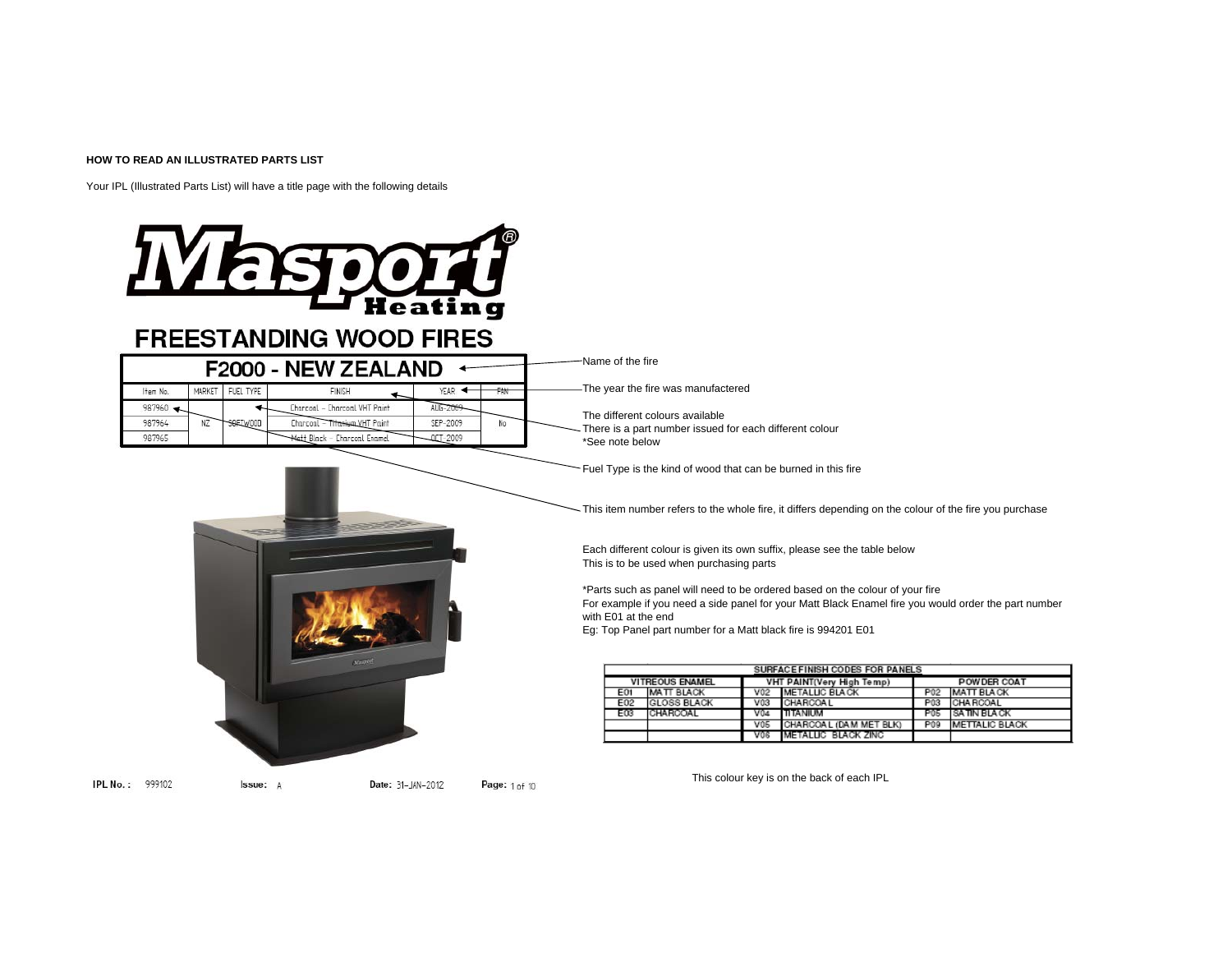### **Diagram for the fire panels, door and pedestal**

Each part is given its own number on a diagram, once you indentify what part you require refer to the parts list sum the diagram is number 4



Once you have determined which part you need from the diagram, refer to the parts list For example if you needed a right hand side panel for a Matt Black enamel fire

On the parts list this is part ID 994203 you will now need to determine which colour model this refers to, as per the key on the back page. Matt Black is E01 So the part number you need to order is 994203 E01

## **Mesport**

|                           | PANELS, DOOR AND PEDESTAL |                          |                          |                          |                                       |                          |  |  |
|---------------------------|---------------------------|--------------------------|--------------------------|--------------------------|---------------------------------------|--------------------------|--|--|
| Models<br>Part ID<br>Item |                           |                          | Oty                      |                          |                                       |                          |  |  |
|                           |                           | 987960                   | 987964                   | 987965                   | Descriptions                          |                          |  |  |
| 1                         | 994250                    | VO5                      | VO5                      | P02                      | PED ASSY- EURVED F2000                | 1                        |  |  |
| $\overline{c}$            | 994201                    | V05                      | VO5                      | E01                      | TOP PANEL ASSY F2000                  | 1                        |  |  |
| 3                         | 994202                    | V05                      | VO5                      | F01                      | PANEL - SIDE, LH F2000                | 1                        |  |  |
| 4                         | 994203                    | V05                      | VO5                      | E01                      | PANEL - SIDE. RH F2000                | 1                        |  |  |
| 5                         | 994206                    | V05                      | V04                      | V05                      | TRIM- DOOR, ASSY, F2000               | 1                        |  |  |
| 6                         | 994211                    | V05                      | VO5                      | P01                      | PANEL-REAR F2000 BLU/BLK P/C          | 1                        |  |  |
| 7                         | 994204                    | $\sim$                   | $\sim$                   | $-N/A-$                  | SEE DOOR ASSEMBLY PAGE                | 1                        |  |  |
| 7n                        | 994212                    | $-N/A-$                  | $-N/A-$                  | $\overline{a}$           | SEE DOOR ASSEMBLY PAGE                | 1                        |  |  |
| 8                         | 994213                    | ٠                        | ٠                        |                          | F2000 HEATSHIELD - BOTTOM             | 1                        |  |  |
| 9                         | 994214                    | ٠                        | ٠                        | ٠                        | HEAT SHIELD, SIDE & REAR ASSY         | 1                        |  |  |
| 10                        | 994225                    | V05                      | VO5                      | V05                      | <b><i>DEELECTOR PANEL - E2000</i></b> | 1                        |  |  |
| 11                        | 994706                    | V05                      | VO5                      | P02                      | PANEL-PED-REAR F2000                  | 1                        |  |  |
| 12                        | 994719                    | V05                      | VO5                      | P02                      | F2000 FOOT ASSEMBLY                   | 1                        |  |  |
| 13                        | 521060                    | $\overline{\phantom{a}}$ | $\overline{\phantom{0}}$ | $\overline{a}$           | SEREW: M6X35 HEX ZP                   | 4                        |  |  |
| 14                        | 521605                    | ٠                        | ۰                        | $\overline{a}$           | SEREW: S/T 10GX1/2" PAN POZI ZP       | 2                        |  |  |
| 15                        | 521635                    |                          | ۰                        | $\overline{a}$           | SEREW: S/T 10GX3/8" HEX FLANGE BLK    | 12                       |  |  |
| 16 <sub>1</sub>           | 521637                    | ۰                        | ۰                        | ÷,                       | SEREW: S/T 12GX25 TIMBERTITE          | 4                        |  |  |
| 17                        | 522117                    | $\bar{ }$                | $\overline{\phantom{m}}$ | ٠                        | NUT: HEX STD M6 ZP                    | 4                        |  |  |
| 18                        | 522402                    |                          | $\overline{\phantom{0}}$ | $\overline{\phantom{0}}$ | NUT: SPIRE SNU0537                    | L                        |  |  |
| 19                        | 522605                    |                          |                          |                          | NUT: RIVNUT STD/FLANGE M6             | $\overline{\phantom{a}}$ |  |  |
| 20                        | 522606                    | ۰                        | ٠                        | ٠                        | NUT: RIVNUT STD/FLANGE M8 9858-5821   | L                        |  |  |
| 21                        | 523031                    | ۰                        | ۰                        | ٠                        | WASHER: FLAT M6 ZP                    | 4                        |  |  |
| 22                        | 526001                    | ٠                        | ٠                        |                          | CLIP: STARLOCK 4 DIA SLP04            | 2                        |  |  |
| 23                        | 587835                    | ٠                        | $\overline{\phantom{a}}$ | ٠                        | BADGE MASPORT HEATING                 | 1                        |  |  |

Please note to determine the left or right hand side of the fire, this is taken from when you are standing in front of the fire facing the door.

#### F2000 NZ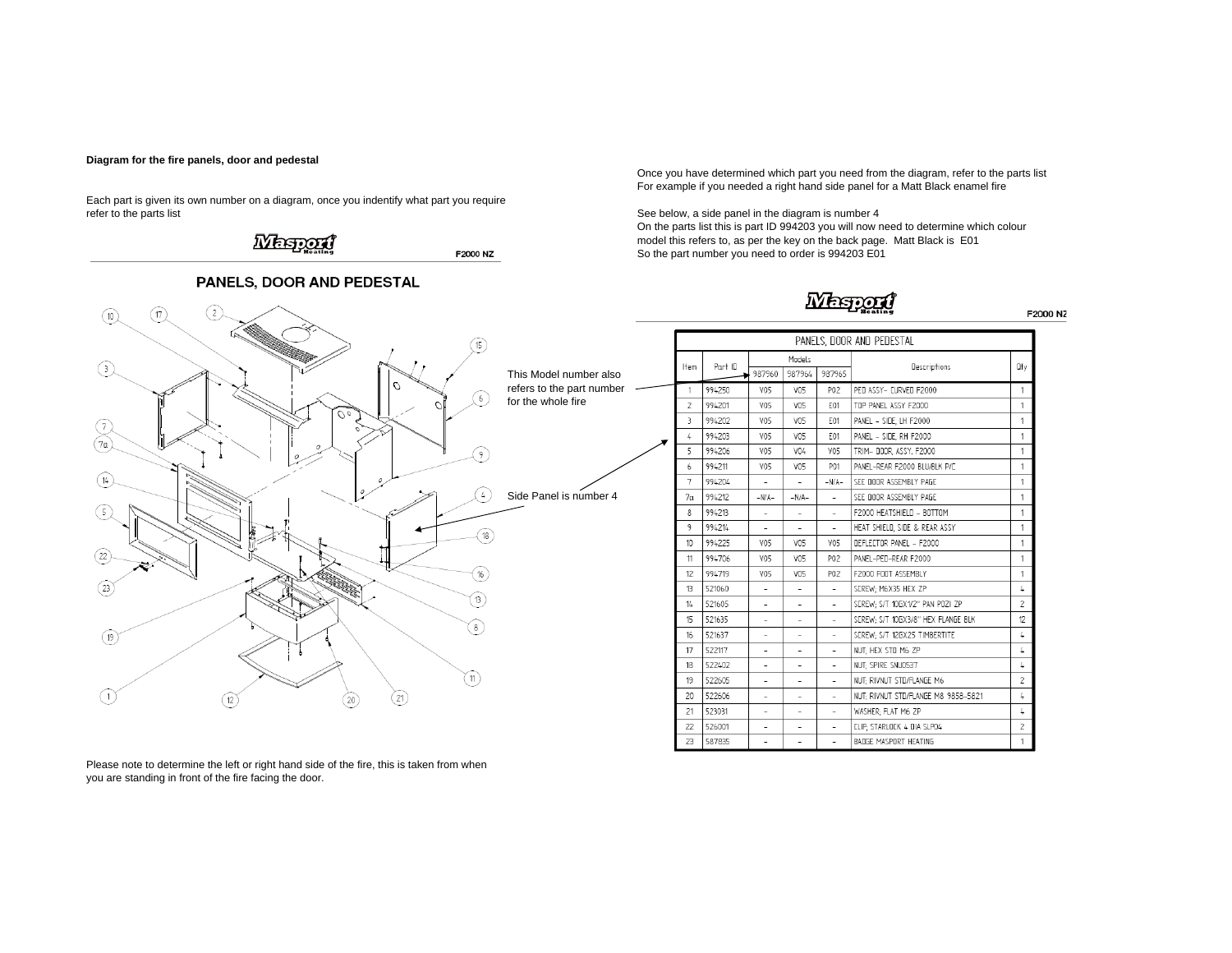### **Diagram of the internal parts of the fire, Airslide, baffle, bricks and firebox**

The next diagram will be of the internal parts of your fire, as with your previous diagram, determine which part you require then refer to the number on the parts list to get the part ID for you to order



Where there is no suffix option, means there is no colour selection as the part does not have to match the colour of your fire

|                          |         |                          |                          | Models                   |                          | AIRSLIDE, BAFFLE, BRICKS AND FIREBOX |  |  |
|--------------------------|---------|--------------------------|--------------------------|--------------------------|--------------------------|--------------------------------------|--|--|
| <b>ITEM</b>              | Part ID | 987961                   | 987963                   | 987966                   | 987967                   | Descriptions                         |  |  |
| 1                        | 994239  | VO <sub>2</sub>          | V02                      | V02                      | V02                      | BAFFLE ASS COMPL F2                  |  |  |
| $\overline{\phantom{a}}$ | 994254  |                          |                          |                          |                          | TUBE-SEC AIR, 27X4.0 F2000 NZ        |  |  |
| З                        | 525105  | $\overline{\phantom{a}}$ | ÷                        | ٠                        | ٠                        | PIN: COTTER 4.0X40 S304              |  |  |
| 4                        | 994234  | $\sim$                   | $\overline{\phantom{a}}$ | ٠                        |                          | F/B ASSY F2000 NZ                    |  |  |
| 5                        | 594520  |                          |                          |                          |                          | PIN-DOOR LATCH COLRADO/TOR BZP       |  |  |
| 6                        | 522118  | ۰                        | ٠                        | ۰                        | $\overline{\phantom{a}}$ | NUT: HEX STD M8 ZP                   |  |  |
| $\overline{7}$           | 994258  |                          |                          |                          |                          | <b>FHANNEL-BRIFK RETAINER E2000</b>  |  |  |
| 8                        | 587808  | ۰                        | ÷                        | ۰                        | ۰                        | BRICK-F/B. SIDE. F2000 25X250X260    |  |  |
| 9                        | 987549  | V <sub>02</sub>          | V <sub>02</sub>          | V02                      | V02                      | BRKT-RETAINR.BOARD LE2 BLK VHT       |  |  |
| 10                       | 521060  |                          |                          |                          | ÷                        | SEREW: M6X35 HEX ZP                  |  |  |
| 11                       | 587807  | ٠                        | ٠                        | ٠                        | $\overline{a}$           | BRIEK-F/B, F2000, F3000 25X185X213   |  |  |
| 12                       | 523007  |                          |                          |                          |                          | WASHER: FLAT 1/4"X5/8"X0.049" ZP     |  |  |
| 13                       | 585223  | $\overline{\phantom{a}}$ | ٠                        | $\overline{a}$           | ÷.                       | SPRING-COMPRESSION AIR INLET         |  |  |
| 14                       | 521633  | ×.                       | ÷                        | $\overline{\phantom{a}}$ | ۰                        | SEREW: S/T M6X25 HEX FLANGE TAPTITE  |  |  |
| 15                       | 994251  |                          |                          |                          |                          | SLIDE AIR INLET 20X50 3 RECT F2000NZ |  |  |
| 16                       | 521642  | ٠                        | ۰                        | $\overline{\phantom{a}}$ | -                        | SEREW: S/T 8GX1/2" ESK POZI ZP       |  |  |
| 17                       | 986162  | $\overline{\phantom{0}}$ | $\overline{a}$           |                          | $\overline{a}$           | KNOB-AIR CONTROLPRINT W/F            |  |  |
| 18                       | 523000  | ٠                        | ٠                        | ٠                        | ÷.                       | WASHER: FLAT 3/16"X1/2"X18G ZP       |  |  |
| 19                       | 994252  |                          |                          | $\overline{\phantom{a}}$ |                          | PLATE BACK METER F2000 NZ            |  |  |
| 20                       | 994775  |                          |                          |                          |                          | EXTENSION AIRSLIDE F2000/F7000       |  |  |
| 21                       | 524008  | $\overline{\phantom{0}}$ | $\overline{\phantom{0}}$ | $\overline{\phantom{a}}$ | ٠                        | RIVET; 73 MS 4-2                     |  |  |
| 22                       | 523019  | $\overline{a}$           | ٠                        | $\overline{a}$           | $\overline{a}$           | WASHER: FLAT 5/16"X5/8"X16G ZP       |  |  |
| 23                       | 523021  |                          |                          |                          |                          | WASHER: FLAT M10X19X1.6 ZP           |  |  |
| $24^{\circ}$             | 787844  | ۰                        | ۰                        | $\overline{\phantom{a}}$ | $\overline{a}$           | BRICK KIT F2000                      |  |  |

**Mestoni** 

"Optional Sale Kit

The rest of your document will have the same format with a diagram followed by the parts list

F2000 NZ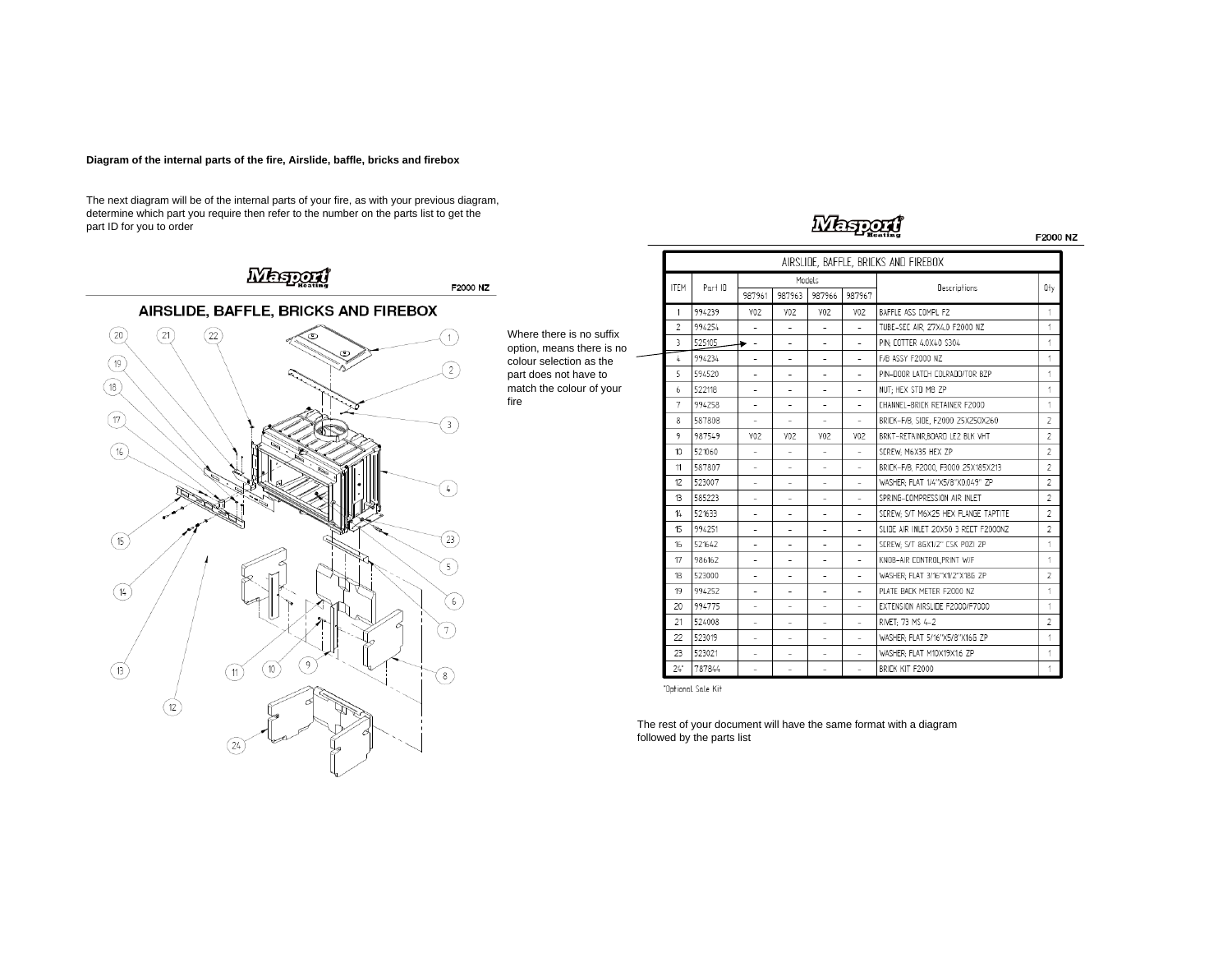### **Diagram of the internal firebox**

Your next diagram will be of the internal fire box. As with the others just match the number from the part you are looking for then refer to the parts list for the part ID to order.



# Wespan

F2000 NZ

|      | FIRE BOX: 994234 |                          |                          |                          |                                               |     |  |  |  |  |
|------|------------------|--------------------------|--------------------------|--------------------------|-----------------------------------------------|-----|--|--|--|--|
| Item | Part ID          | Models                   |                          |                          | Title                                         | 0ty |  |  |  |  |
|      |                  | 987960                   | 987964                   | 987965                   |                                               |     |  |  |  |  |
| 1    | 986146           | ÷,                       | ÷.                       | ÷.                       | COVER - SECONDARY AIR                         | 2   |  |  |  |  |
| 2    | 994215           |                          |                          |                          | BRACKET - MOUNTING RH F2000                   | 1   |  |  |  |  |
| 3    | 994216           | $\overline{a}$           | ۰                        | $\equiv$                 | BRACKET - MOUNTING LH                         | 1   |  |  |  |  |
| L    | 994223           | ÷,                       | $\overline{\phantom{0}}$ | ÷.                       | HINGE ASSY - F2000                            | 1   |  |  |  |  |
| 5    | 994243           | L.                       |                          |                          | SECONDARY AIR TUBE ASSY - F2000               | 1   |  |  |  |  |
| 6    | 994246           | $\overline{a}$           | $\overline{\phantom{0}}$ | ٠                        | PLATE - BASE AIR F2000                        | 1   |  |  |  |  |
| 7    | 994700           |                          |                          |                          | DEFLECTOR ASSY- PRIMARY AIR F2000             | 1   |  |  |  |  |
| 8    | 684089           | -                        |                          | $\overline{\phantom{0}}$ | PLUG. 34DIAPITTS/FATSO/WFIRE                  | 2   |  |  |  |  |
| 9    | 686101           | ۰                        |                          | L.                       | F/B FRONT LE2000                              | 1   |  |  |  |  |
| 10   | 687502           | $\overline{a}$           | ۰                        | ä,                       | F/B TOP LE 2000                               |     |  |  |  |  |
| 11   | 687504           | $\overline{\phantom{a}}$ | ٠                        | ۰                        | F/B BOTTOM. LE2000                            |     |  |  |  |  |
| 12   | 687595           |                          |                          |                          | F/B SIDE LH LE2000                            |     |  |  |  |  |
| 13   | 687596           | ٠                        | ٠                        | ٠                        | F/B SIDE RH LE2000                            |     |  |  |  |  |
| 14   | 687805           | $\overline{a}$           |                          | ٠                        | F/B BACK F2000                                |     |  |  |  |  |
| 15   | 521058           | $\overline{a}$           | $\overline{\phantom{0}}$ | $\overline{a}$           | SCREW: M6X25 HEX ZP                           |     |  |  |  |  |
| 16   | 521059           | L.                       |                          | $\overline{a}$           | 2<br>SCREW: M6X30 HEX ZP                      |     |  |  |  |  |
| 17   | 521066           | L                        |                          | ۳                        | SCREW: M8X20 HEX ZP<br>6                      |     |  |  |  |  |
| 18   | 521068           | $\overline{a}$           | ٠                        | $\bar{ }$                | 2<br>SCREW: M8X30 HEX ZP                      |     |  |  |  |  |
| 19   | 521601           | L,                       | ٠                        |                          | SEREW: S/T 1/4"X1/2" HEX FLANGE ZP            | 4   |  |  |  |  |
| 20   | 522117           | i.                       | $\overline{\phantom{0}}$ | $\overline{\phantom{a}}$ | NUT: HEX STD M6 ZP                            | 13  |  |  |  |  |
| 21   | 522118           | ÷                        |                          | ÷.                       | NUT: HEX STD M8 ZP<br>8                       |     |  |  |  |  |
| 22   | 523007           | $\overline{a}$           |                          | ۰                        | WASHER: FLAT 1/4"X5/8"X0.049" ZP<br>$12^{12}$ |     |  |  |  |  |
| 23   | 523034           | $\overline{a}$           | ۰                        | $\overline{\phantom{a}}$ | WASHER: FLAT M8X19X1.6 ZP                     |     |  |  |  |  |
| 24   | 523035           | ۰                        |                          | ۳                        | WASHER: FLAT M8X22X3 HVY ZP                   |     |  |  |  |  |
| 25   | 984598           | ۰                        | ۰                        | $\equiv$                 | ROD: TIE M6X 420                              |     |  |  |  |  |
| 26   | 521060           | $\overline{\phantom{a}}$ |                          | ÷                        | SCREW: M6X35 HEX ZP<br>3                      |     |  |  |  |  |
| 27   | 523031           | L,                       | ä,                       | L,                       | WASHER: FLAT M6 ZP                            | 3   |  |  |  |  |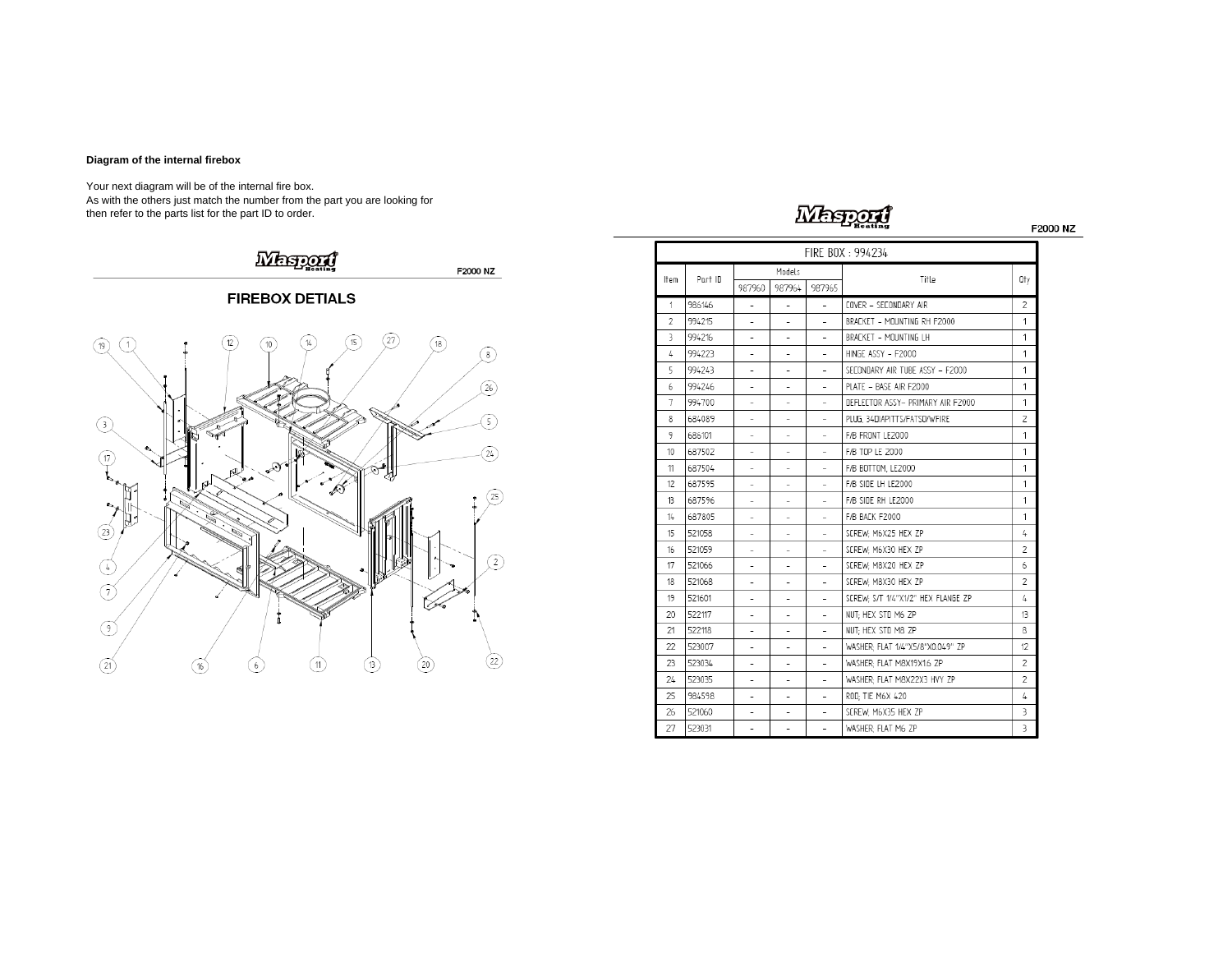### **Diagram for Door assembly**

Your next diagram will be of the internal fire box. As with the others just match the number from the part you are looking for then refer to the parts list for the part ID to order.



### **Messon**

F2000 NZ

|               | DOOR ASSEMBLY  |                          |                          |        |                                        |                |  |  |  |  |
|---------------|----------------|--------------------------|--------------------------|--------|----------------------------------------|----------------|--|--|--|--|
| ltem          | Part ID        | Models                   |                          |        | Title                                  | 0ty            |  |  |  |  |
|               |                | 987960                   | 987964                   | 987965 |                                        |                |  |  |  |  |
| 1             | 986546         |                          |                          |        | RETAINER - GLASS, LE PROV              | 1              |  |  |  |  |
| $\mathcal{P}$ | 994220         | V05                      | V05                      | F01    | PANEL-DOOR ASSY F2000                  | 1              |  |  |  |  |
| 3             | 521619         |                          |                          |        | SCREW; S/T 8GX1/2" PAN POZI ZP         | $\overline{2}$ |  |  |  |  |
| 4             | 521628         | $\overline{\phantom{0}}$ |                          |        | SCREW; S/T 8GX5/8" CSK POZI ZP         | $\overline{2}$ |  |  |  |  |
| 5             | 522401         | $\overline{\phantom{0}}$ |                          |        | NUT: SPIRE SNJ 0116/17/4/6             | 2              |  |  |  |  |
| 6             | 523021         |                          |                          |        | WASHER: FLAT M10X19X1.6 ZP             | 1              |  |  |  |  |
| 7             | 525001         |                          | $\overline{\phantom{0}}$ |        | PIN; TENSION 4X16 BLK                  | 1              |  |  |  |  |
| 8             | 584591         | -                        | ٠                        |        | GLASS-W/FIRE LE 2000 5X458X213 N-ZERO  | 1              |  |  |  |  |
| 9             | 586161         |                          |                          |        | HANDLE-DOOR WOODFIRE                   | 1              |  |  |  |  |
|               | 986605         |                          |                          |        | HANDLE-ASSY, W/FIRE                    | 1              |  |  |  |  |
| 11            | 994528         |                          |                          |        | LATCH-DOOR ASSY 10MM BLK ZINC          | 1              |  |  |  |  |
| 12            | <b>F15MMNR</b> |                          |                          |        | DOOR ROPE                              | 1              |  |  |  |  |
| 13            | E20MMLT        |                          |                          |        | TAPE ,FLT 3 X 20 LDR AD BLK X 50m ROLL | 1              |  |  |  |  |
| 14            | 784591         |                          |                          |        | DOOR GLASS KIT                         | 1              |  |  |  |  |
|               | 786161         |                          |                          |        | DOOR HANDLE KIT                        |                |  |  |  |  |

"Optional Sale Kit

### **OPTIONAL SALES KIT**

r<br>In this instance you can order the parts as a kit or the individual components on there own. You can order the separate components individually Item Number 13, part number: C20mmlt

Or Item Number 8 part number : 584591

Or you can order the kit which is the number 8 and 13 assembled This will have a new part number so you would refer to item 14, part number 784591